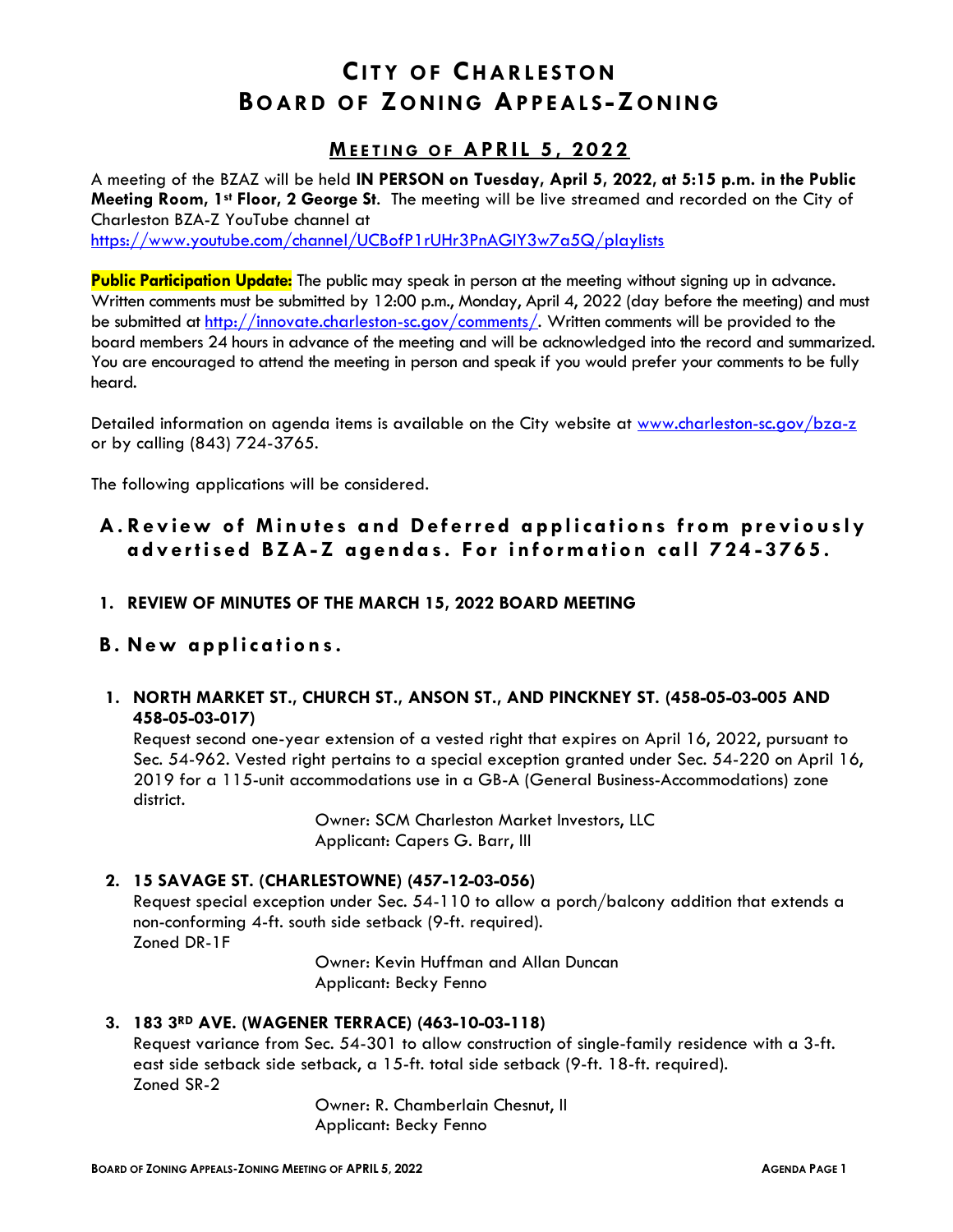#### **4. 192 TRADD ST. (CHARLESTOWNE) (457-07-04-038)**

Request special exception under Sec. 54-110 to allow a 2-story addition (kitchen/family room expansion/bedroom/bath) that extends a non-conforming 1.5-ft. east side setback (9-ft. required). Zoned SR-2

> Owner: Jesse and Eliza Kimball Applicant: Sebastian von Marschall Architect, LLC

#### **5. 209 AMBERJACK LN. (DANIEL ISLAND) (272-09-01-046)**

Request variance from Sec. 54-263 Daniel Island PUD Master Plan zoning regulations to allow a screen porch enclosure with a 15-ft. rear setback (20-ft. required). Zoned DI-R

Owner and Applicant: Arlene and Kieven Goodman

#### **6. 730 RUTLEDGE AVE. (NORTH CENTRAL) (463-15-04-133)**

Request variance from Sec. 54-317 to allow an existing restaurant to displace 6 on-site parking spaces and add 1,100sf of outdoor patron use area without providing 9 spaces for the added area (expanded restaurant requires 16 spaces; 2 spaces to remain). Zoned LB

> Owner: Michael Rabin Applicant: Karalee Fallert

#### **7. 221 SAINT PHILIP ST. (CANNONBOROUGH/ELLIOTBOROUGH) (460-08-02-095)**

 Request special exception under Sec. 54-511 to allow a restaurant use with 370sf of outdoor patron use area (patio) without providing required off-street parking spaces (3 spaces required). Zoned GB

> Owner: James Groetzinger Applicant: Luke Jarrett, Synchronicity

#### **8. 100 FARMFIELD AVE. (FARMFIELD) (349-11-00-070)**

Request variance from Sec. 54-301 to allow construction of a 2  $\frac{1}{2}$  story residence with a 46-ft. total height (Height limitation 42.5-ft.  $2 \frac{1}{2}$  stories). Request variance from Sec. 54-301 to allow construction of a detached accessory building with a 35-ft. front setback (60-ft. required). Zoned SR-1

> Owner: Ruthie Ravenel and Chris Welch Applicant: Kirsten Schoettelkotte

#### **9**. **651 KING ST. (CANNONBOROUGH/ELLIOTBOROUGH) (460-04-04-095)**

Request variance from Sec. 54-317 to allow a restaurant use (1st floor) with 800sf of inside patron use area and one residential unit (2<sup>nd</sup> and 3<sup>rd</sup> floors) without providing off-street parking spaces (8 spaces required).

Zoned GB

Owner: William H. Orange Applicant: Greg Smith and Scott Kay

#### **10. 1134 KING ST. (NORTH CENTRAL) (463-12-01-014)**

Request special exception under Sec. 54-110 to allow a stair addition to an existing 2-story building that extends a non-conforming 6.10-ft. south side setback and extends a non-conforming 19-ft. side street setback (9-ft. and 25-ft. required). Zoned DR-1F